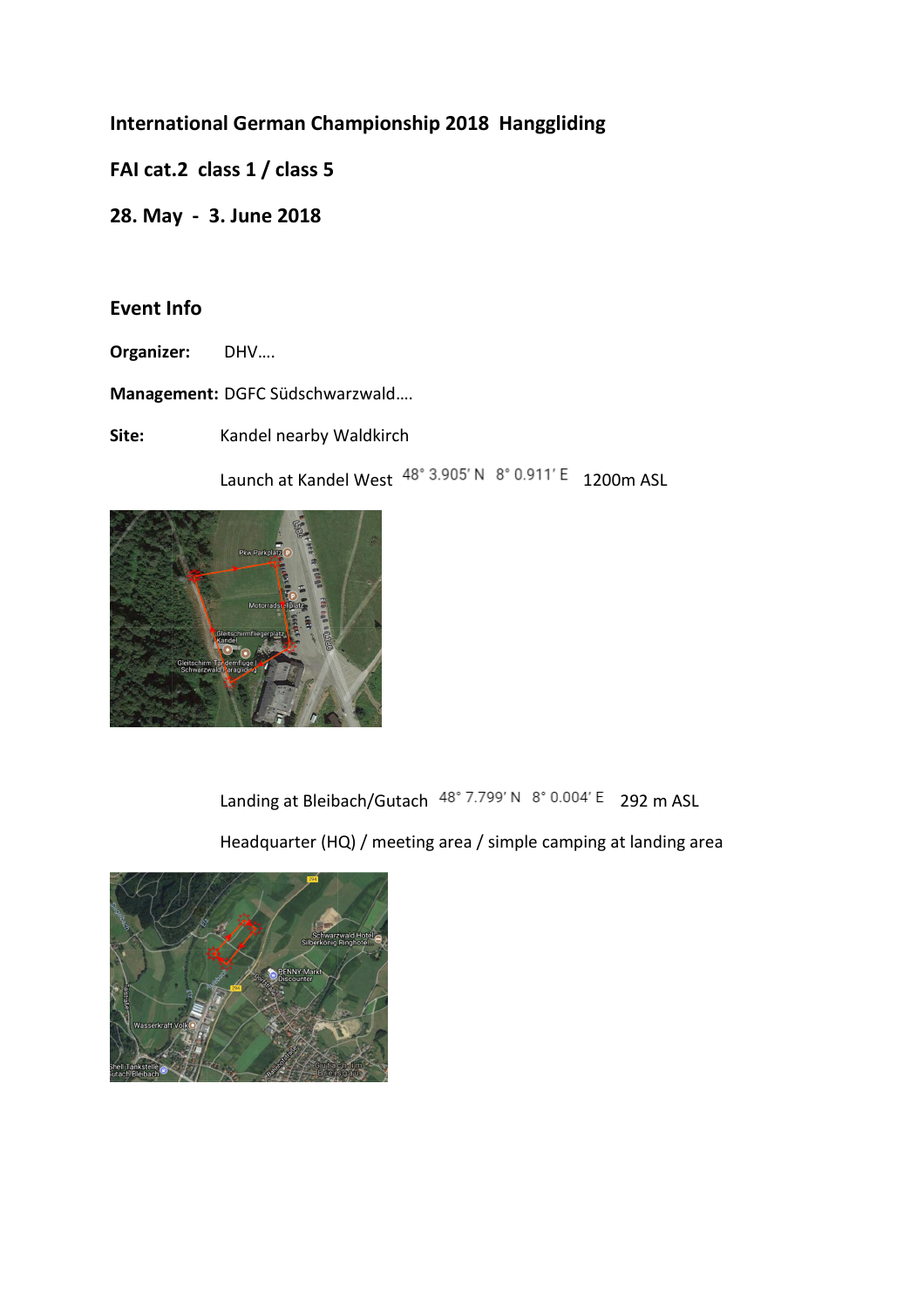Optional flying site at Schäfersfeld/Oppenau.  $48^{\circ}$  26.848' N  $8^{\circ}$  8.763' E 760m ASL

 Available in case of easterly winds for one class only, due to limited rigging area. Appropriate decision by meet director.

#### **Program:** Mon 28.5.2018 17:00 – 22:00 at HQ

Pilots inscription and registration of GPS-devices and trackers

#### Tue 29.52018

- o8:30 Opening briefing, mandatory for all pilots at HQ
- 09:30 Transport to Kandel and rigging of gliders
- 11:30 Official Opening of the German Championship
- 13:00 Start of first task

### Wed 30.5. - Sat 2.6.2018

- 09:30 daily transport from HQ to Kandel
- 11:00 daily briefing at Kandel
- 12:00 daily tasks
- In case of deviations the participants will be notified by SMS

#### Sat 2.6.2018

20:00 Pilots party at HQ

#### Sun 3.6.2018

11:00 Prize giving and Closing of German Open

In case there is only one task flown, or only 600 points achieved,

this

Sunday is reserved for a further task.

**Starting method:** by foot only, from wooden ramp and/or meadow slope

**Starting sequence:** One class by another, determined by the task committee.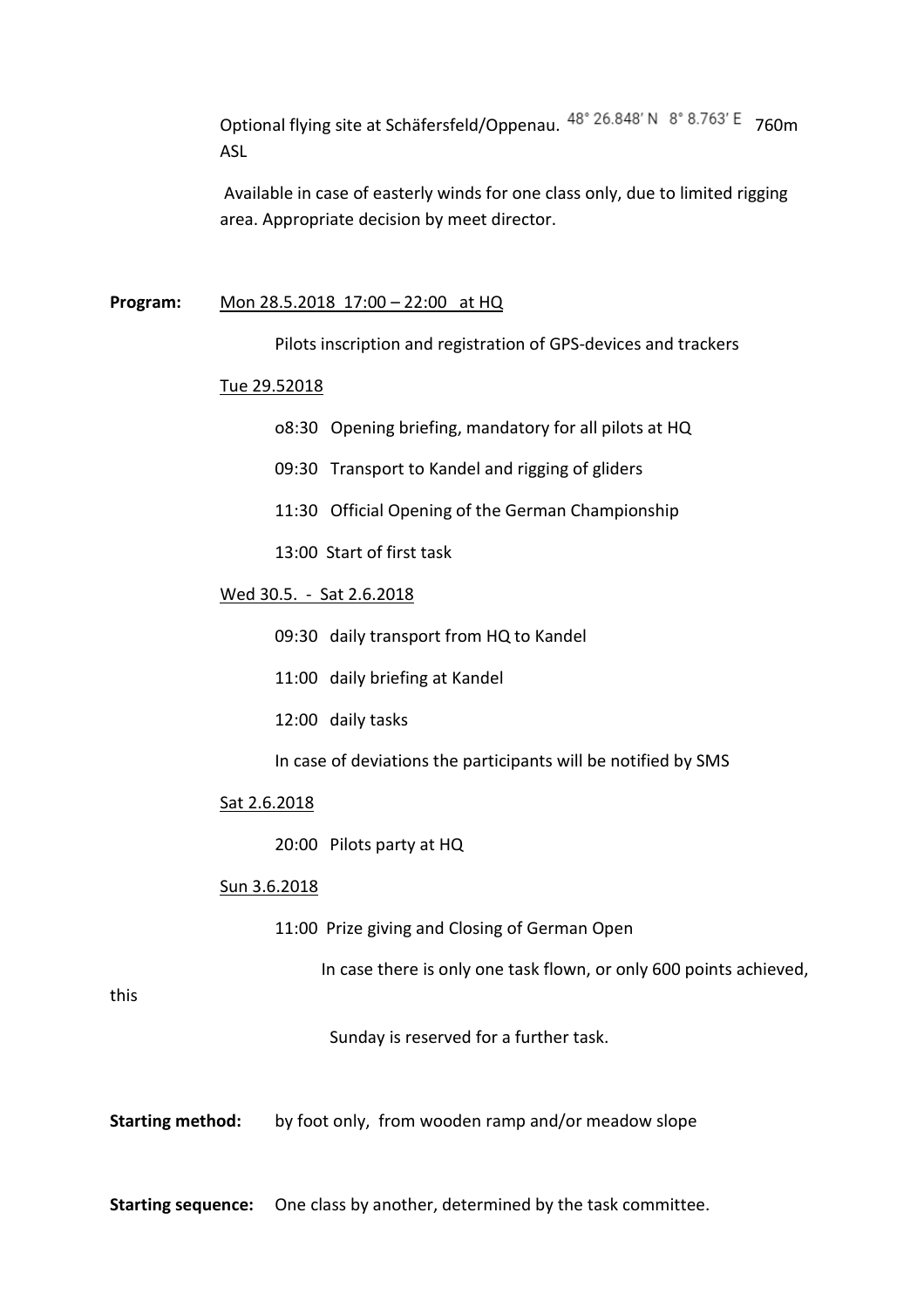For the first task the international FAI-ranking list applies, with the first ten listed pilots in reversed order. For the following tasks the daily updated competition ranking applies, in the same manner.

Restart is possible, as long the starting window is open.

| Headquarter:                   | at landing site Bleibach/Gutach (tent)                                                                                                                                                                                                                                                           |  |
|--------------------------------|--------------------------------------------------------------------------------------------------------------------------------------------------------------------------------------------------------------------------------------------------------------------------------------------------|--|
|                                | <b>Competition classes:</b> FAI 1 and FAI 5, each for men and women                                                                                                                                                                                                                              |  |
| <b>Meet director:</b>          | Dieter Münchmeyer                                                                                                                                                                                                                                                                                |  |
| Scorer:                        | Willi Kuck                                                                                                                                                                                                                                                                                       |  |
| Jury:                          | to be determined, will be announced before competition starts                                                                                                                                                                                                                                    |  |
| Validity:                      | Following the priority ranking:                                                                                                                                                                                                                                                                  |  |
|                                | This event information<br>1.<br>2. DHV competition regulations<br>3. FAI sporting code                                                                                                                                                                                                           |  |
| <b>Participants qualifying</b> |                                                                                                                                                                                                                                                                                                  |  |
|                                | The number of pilots is limited to 70 (due to size of launch site)                                                                                                                                                                                                                               |  |
| list                           | Participants have to qualify according to the International FAI-ranking                                                                                                                                                                                                                          |  |
| which                          | The organisor reserves the right to select 5 pilots and 3 female pilots                                                                                                                                                                                                                          |  |
|                                | are not qualified by the FAI-ranking list.                                                                                                                                                                                                                                                       |  |
| Livetracking                   | Use of GPS- livetrackers (preferred is the Flymaster tracker as flight<br>results can be directly evaluated) is mandatory.                                                                                                                                                                       |  |
|                                | The trackers have to be brought by each pilot, who is responsible for<br>proper operation during all flights.                                                                                                                                                                                    |  |
| <b>Documentation</b>           | The tracklogs of the flights are evaluated via the livetrackers. If those<br>data are insufficient, alternatively the records of other GPS-devices<br>(must include altitude) will be evaluated. (Cables for download to be<br>brought by the pilots, back up-devices are strongly recommended). |  |
|                                | Evaluation software GPSdump, FS-Comp. Holders of instruments not readable by GPSdump<br>may bring their own igc-files with valid G-record.                                                                                                                                                       |  |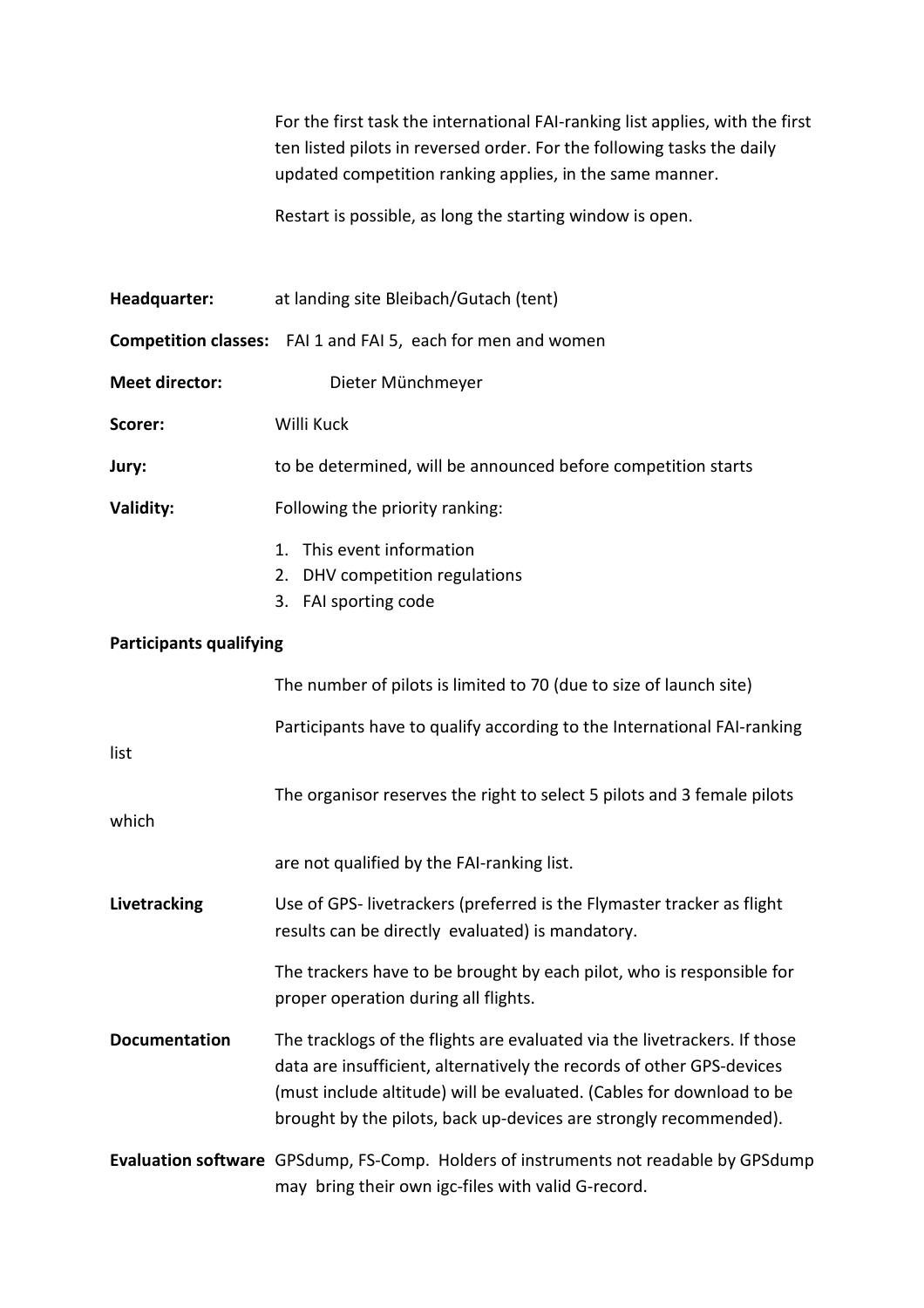| Comp-formula                                         | latest GAP-formula, settings acc. to competition regulations                                                                                                                                                                                                                                                                                                                                                                                                                                                          |  |
|------------------------------------------------------|-----------------------------------------------------------------------------------------------------------------------------------------------------------------------------------------------------------------------------------------------------------------------------------------------------------------------------------------------------------------------------------------------------------------------------------------------------------------------------------------------------------------------|--|
| <b>Titles award</b>                                  | Int. German Champion 2018 FAI 1 (flex wings)                                                                                                                                                                                                                                                                                                                                                                                                                                                                          |  |
|                                                      | Int. German Champion 2018 FAI 5 (rigid wings)                                                                                                                                                                                                                                                                                                                                                                                                                                                                         |  |
|                                                      | German Champion 2018 FAI 1                                                                                                                                                                                                                                                                                                                                                                                                                                                                                            |  |
|                                                      | German Champion 2018 FAI5                                                                                                                                                                                                                                                                                                                                                                                                                                                                                             |  |
|                                                      | German Champion Women 2018 (this title is awarded only in case the<br>best female pilot achieves at least 5ß% of the average points of the top<br>ten ranked<br>pilots)                                                                                                                                                                                                                                                                                                                                               |  |
| Radio                                                | it is recommended to carry radio equipment                                                                                                                                                                                                                                                                                                                                                                                                                                                                            |  |
| Phone at HQ                                          | 0049 171 736 1625                                                                                                                                                                                                                                                                                                                                                                                                                                                                                                     |  |
| <b>Liability</b>                                     | Each participant enters the competition at own risk. Claims against<br>organisor, management, meet direction and their staff are excluded as<br>far as covered by law regulations (see declaration: liability exclusion)                                                                                                                                                                                                                                                                                              |  |
| <b>Technical qualification</b>                       |                                                                                                                                                                                                                                                                                                                                                                                                                                                                                                                       |  |
|                                                      | Airworth equipment                                                                                                                                                                                                                                                                                                                                                                                                                                                                                                    |  |
|                                                      | Hanggliders with airworth test certificates accepted in Germany<br>1.<br>Hanggliders in test programs acc. to the requirements of FAI<br>2.<br>sporting code sect. 7a, 2017, for uncertified gliders as per chapter<br>8.3.2. The pilot has to show the relevant test protocols.<br>3. Helmet certified acc.to EN 966                                                                                                                                                                                                 |  |
| <b>Personal qualification</b><br>valid pilot license |                                                                                                                                                                                                                                                                                                                                                                                                                                                                                                                       |  |
|                                                      | Valid liability insurance                                                                                                                                                                                                                                                                                                                                                                                                                                                                                             |  |
|                                                      | Valid FAI sporting license                                                                                                                                                                                                                                                                                                                                                                                                                                                                                            |  |
|                                                      | Signed participants declaration form for DHV-competitions                                                                                                                                                                                                                                                                                                                                                                                                                                                             |  |
| <b>Pitch settings</b>                                | Sprogue settings of flex wings FAI1 can be controlled according to the<br>latest FAI regulations. All pilots have the possibility to self-evaluate<br>their sprogue settings one day before competition starts. The DHV will<br>provide appropriate measuring devices and will give support to the<br>pilots. To ensure proper organization, please notify Regina in time.<br>The sprogue-measuring is recommended to all pilots, who are not sure<br>about their settings and have not measured for a longer period. |  |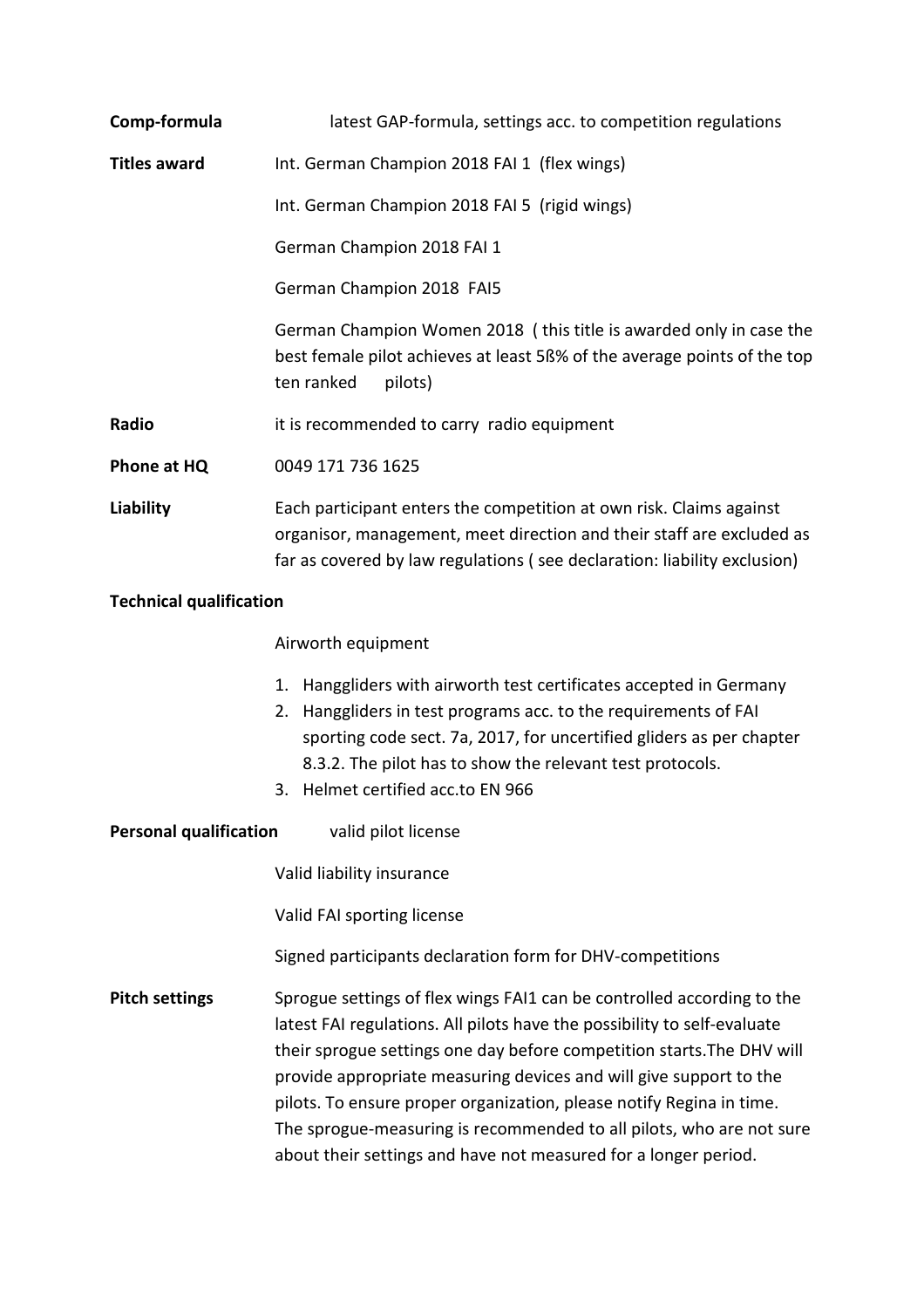|                         | Control measuring will be done at the landing site normally, but are<br>also possible at the starting area. These measuring results will be<br>published officially.(not the voluntarily ones).                                                              |
|-------------------------|--------------------------------------------------------------------------------------------------------------------------------------------------------------------------------------------------------------------------------------------------------------|
| <b>Entry fee</b>        | Participants will be selected latest until 15.03.2018                                                                                                                                                                                                        |
|                         | SELECTED pilots will change their colour in the entry list from red to<br>orange and have now to effect payment until 01.04.2018 (date of<br>entry at organisors account). Upon settlement of payment, the colour<br>in the entry list will change to green. |
|                         | After 01.04.2018 all non-paid selected pilots might lose their entry<br>against the lower ranked not selected pilots, who effect payment.                                                                                                                    |
|                         | The entry fee is $\epsilon$ 140.- to be transferred to                                                                                                                                                                                                       |
|                         | DGFC Südschwarzwald e.V. Waldkirch                                                                                                                                                                                                                           |
|                         | IBAN DE53 6809 2000 0080 3580 16 SWIFT GENODE61EMM                                                                                                                                                                                                           |
|                         | Reference: DM 18 name of participant                                                                                                                                                                                                                         |
|                         |                                                                                                                                                                                                                                                              |
|                         | The entry gets first effective with completed money transfer!                                                                                                                                                                                                |
|                         | If a pilot does not show up, the entry fee will not be reimbursed. (only<br>in case of illness with a medical testimonial).                                                                                                                                  |
|                         | If the competition will not take place for meteorological reasons, 50%<br>of the enty fee will be reimbursed to participants                                                                                                                                 |
|                         | Included in entry fee Search and rescue, T-shirt, pilots info sheet with all important phone<br>numbers, radio frequencies, scoring, retrieval organization, pilots<br>party, prices, fruits and water at staring area                                       |
| Inscription             | online via DHV-portal. Last minute entries are only possible, if not 70<br>pilots have already registered.                                                                                                                                                   |
| <b>GPS registration</b> | Mon 28.05.2018 from 17:00 to 22:00 and Tue 29.05.2018 from 08:00<br>to 09:00 at HQ. After each task, the GPS instruments, incl. backups,<br>have to be given to the scorer in the HQ as soon as possible                                                     |
| <b>Retrieve</b>         | Each pilot has to take care for his own retrieval. Coordination via HQ<br>telephone will be provided.                                                                                                                                                        |
| <b>Cancellation</b>     | Latest by Sunday 27.05.2018 12:00 the organizer will announce<br>whether the competition will take place or not.                                                                                                                                             |